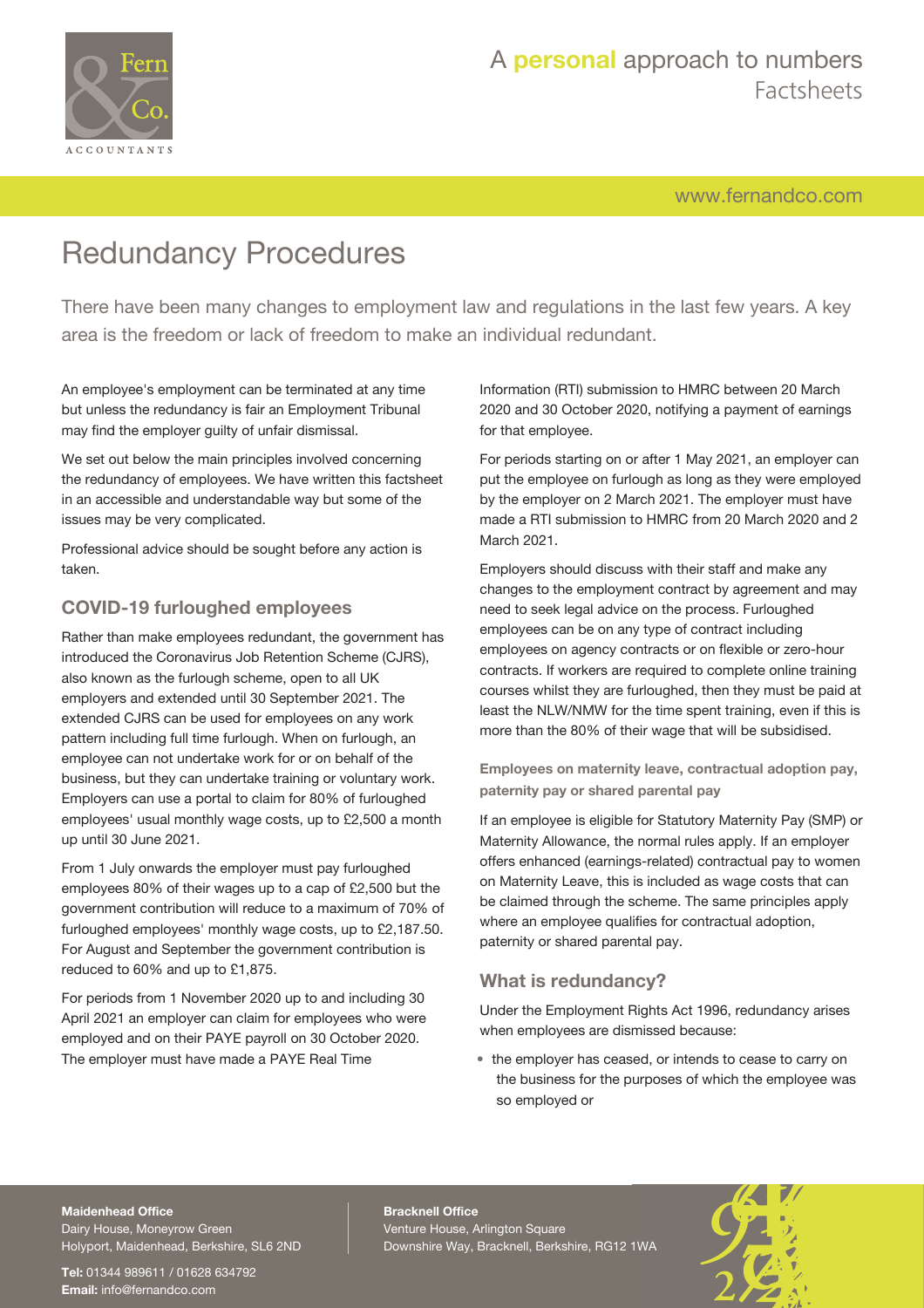

### A **personal** approach to numbers Factsheets

#### [www.fernandco.com](http://www.fernandco.com)

- the employer has ceased, or intends to cease, to carry on the business in the place where the employee was so employed or
- the requirements of the business for employees to carry out work of a particular kind has ceased or diminished or are expected to cease or diminish or
- the requirements of the business for the employees to carry out work of a particular kind, in the place where they were so employed, has ceased or diminished or are expected to cease or diminish. This may occur where the employee, whose job is redundant, is reallocated to another employee's job for which they have the necessary skills. The employee whose job remains is 'bumped' out of a job by the person whose job became redundant.

In other words, the business reasons for redundancy do not relate to an individual but to a position(s) within the business.

#### **Consultation - legal requirements**

Employers who propose to dismiss as redundant 20 or more employees at one establishment have a statutory duty to consult representatives of any recognised independent trade union, or if no trade union is recognised, other elected representatives of the affected employees.

Consultation should begin in good time and must begin:

- at least 30 days before the first dismissal takes effect if 20 to 99 employees are to be made redundant at one establishment over a period of 90 days or less
- at least 45 days before the first dismissal takes effect if 100 or more employees are to be made redundant at one establishment over a period of 90 days or less.

Employees on a fixed-term contract which come to a natural end will be excluded from collective redundancy. However, where such a contract is being terminated early because of a redundancy situation the exemption will not apply.

Employers also have a statutory duty to notify the Department for Business, Energy and Industrial Strategy (BEIS) if they propose to make 20 or more workers redundant at one establishment over a period of 90 days or less.

If an employer fails to consult, a Tribunal has discretion to make a protective award of up to 90 days pay.

It is good practice in all organisations however, regardless of size and number of employees to be dismissed, for employers to consult with employees or their elected representatives at an early enough stage to allow discussion as to whether the proposed redundancies are necessary at all. Then they should ensure that individuals are made aware of the contents of any agreed procedures and of the opportunities available for consultation and for making representations. It must be remembered that redundancy is a form of dismissal and although it is not a requirement to follow a disciplinary and dismissal procedure which satisfies the requirements of the ACAS Code of Practice, namely to include a letter setting out the reasons for the potential redundancy, a meeting and an appeal process, it is best practice to do so.

### **Disclosure of information**

Employers have a statutory duty to disclose in writing to the appropriate representatives the following information so they can play a constructive part in the consultation process:

- the reasons for the proposals
- the number and descriptions of employees it is proposed to dismiss as redundant
- the total number of employees of any such description employed at the office in question
- the way in which employees will be selected for redundancy
- how the dismissals will be carried out and over what timescale

#### **Maidenhead Office**

Dairy House, Moneyrow Green Holyport, Maidenhead, Berkshire, SL6 2ND

**Tel:** 01344 989611 / 01628 634792 **Email:** [info@fernandco.com](mailto:info@fernandco.com)

**Bracknell Office** Venture House, Arlington Square Downshire Way, Bracknell, Berkshire, RG12 1WA